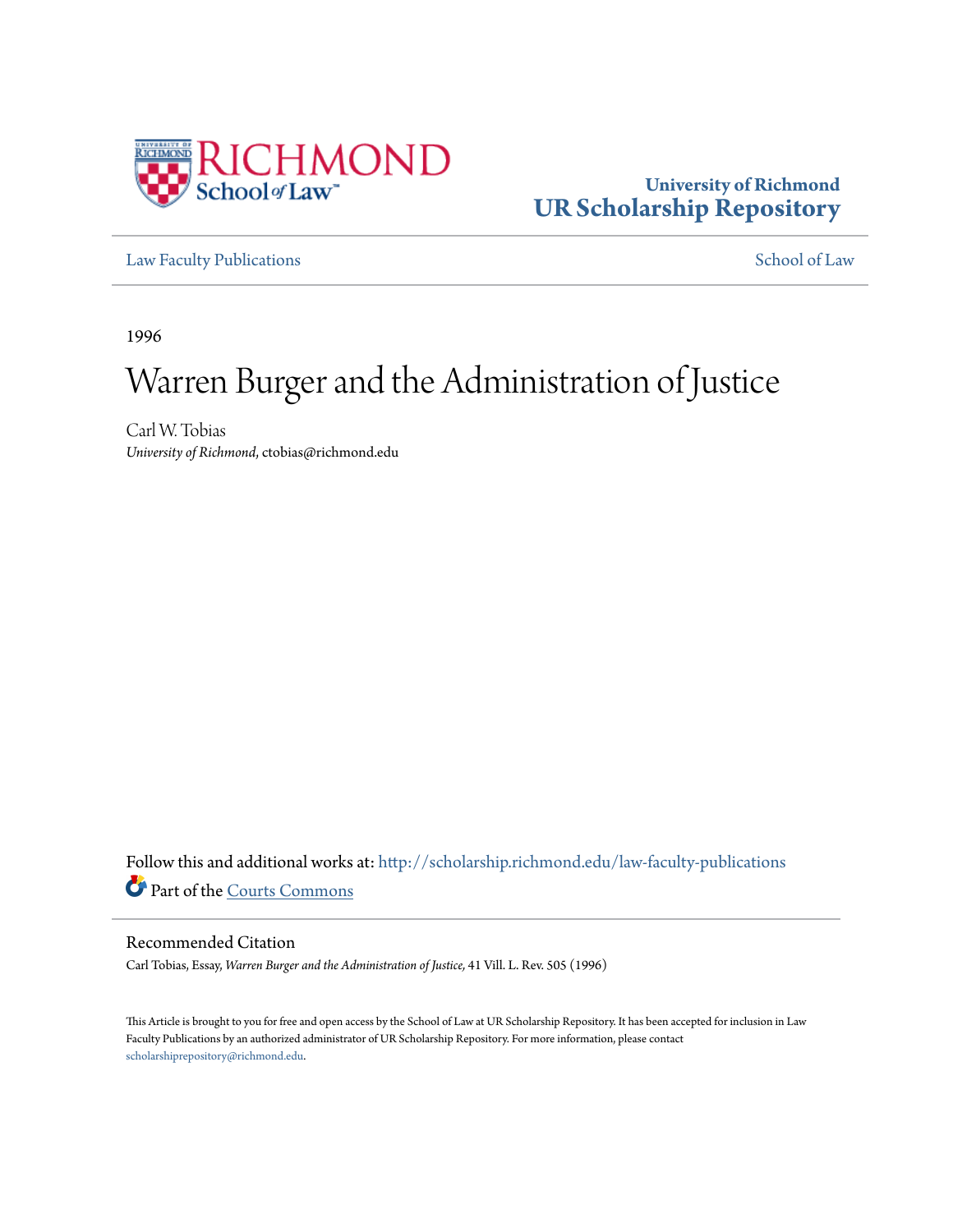# **Essay**

## WARREN BURGER AND THE ADMINISTRATION OF JUSTICE

### CARL TOBIAS\*

CHIEF Justice Warren E. Burger *was* President Richard M. Nixon's first nominee to the United States Supreme Court. While running *as* a presidential candidate, Nixon campaigned on a promise to appoint jurists who would strictly construe the United States Constitution and exercise judicial restraint. By naming Warren Burger in 1969, President Nixon intended to honor that pledge and hoped to reverse the liberal judicial activism which he asserted the Supreme Court had practiced under Chief Justice Earl Warren. <sup>1</sup>

It is a testament to Chief Justice Burger and to the institution of the Supreme Court that President Nixon's wish remained essentially unrealized. Indeed, Warren Burger's tenure *as* Chief Justice is replete with ironies. The Court which Warren Burger led moderated a few Warren Court precedents, particularly involving criminal law and procedure; however, it left intact, and even consolidated, much Warren Court jurisprudence.

The Burger Court *was as* activist *as* its predecessor in recognizing constitutional rights and actually elaborated certain legal theories that the Warren Court had only suggested. For example, Chief Justice Burger wrote or joined in opinions which declared new rights for women, emphasized separation of powers and interpreted the First Amendment.2 Perhaps most ironic, the Chief Jus-

<sup>\*</sup> Professor of Law, University of Montana. I wish to thank Kathy Monzie,Jeff Renz and Peggy Sanner for valuable suggestions and Cecelia Palmer and Shannan Sproull for processing this piece. Errors that remain are mine.

<sup>1.</sup> Linda Greenhouse, *Warren E. Burger Is Dead at 87: Was Chief justice for 17 Years,* N.Y. TIMES, June 26, 1995, at Al (stating that nomination made Chief Justice Burger "a lightening rod for those who welcomed as well as those who feared the end of an era of judicial activism"); A.E. Dick Howard, *He Was Not What They Expected,* NAT'L LJ.,July 10, 1995, at A20 (recalling President Nixon's promise to put "political conservatives" and "strict constructionists" on bench); Henry J. Reske, *The Diverse Legacy of Warren Burger: Law-and-Order Chief Justice Joined in Activist Opinions That Shaped Social Policy,* A.BA. J., Aug. 1995, at 36 (asserting that President Nixon had campaigned in part against activist record of Warren Court).

<sup>2.</sup> *See, e.g.,* Bowsher v. Synar, 478 U.S. 714, 721-27 (1986) (emphasizing separation of powers between Legislative, Executive and Judicial Branches); INS v. Chadha, 462 U.S. 919, 951 (1983) (same); Roe v. Wade, 410 U.S. 113, 152-66 (1973) (declaring abortion rights for women); Reed v. Reed, 404 U.S. 71, 75-77 (1971) (declaring women's rights); Lemon v. Kurtzman, 403 U.S. 602, 612 (1971)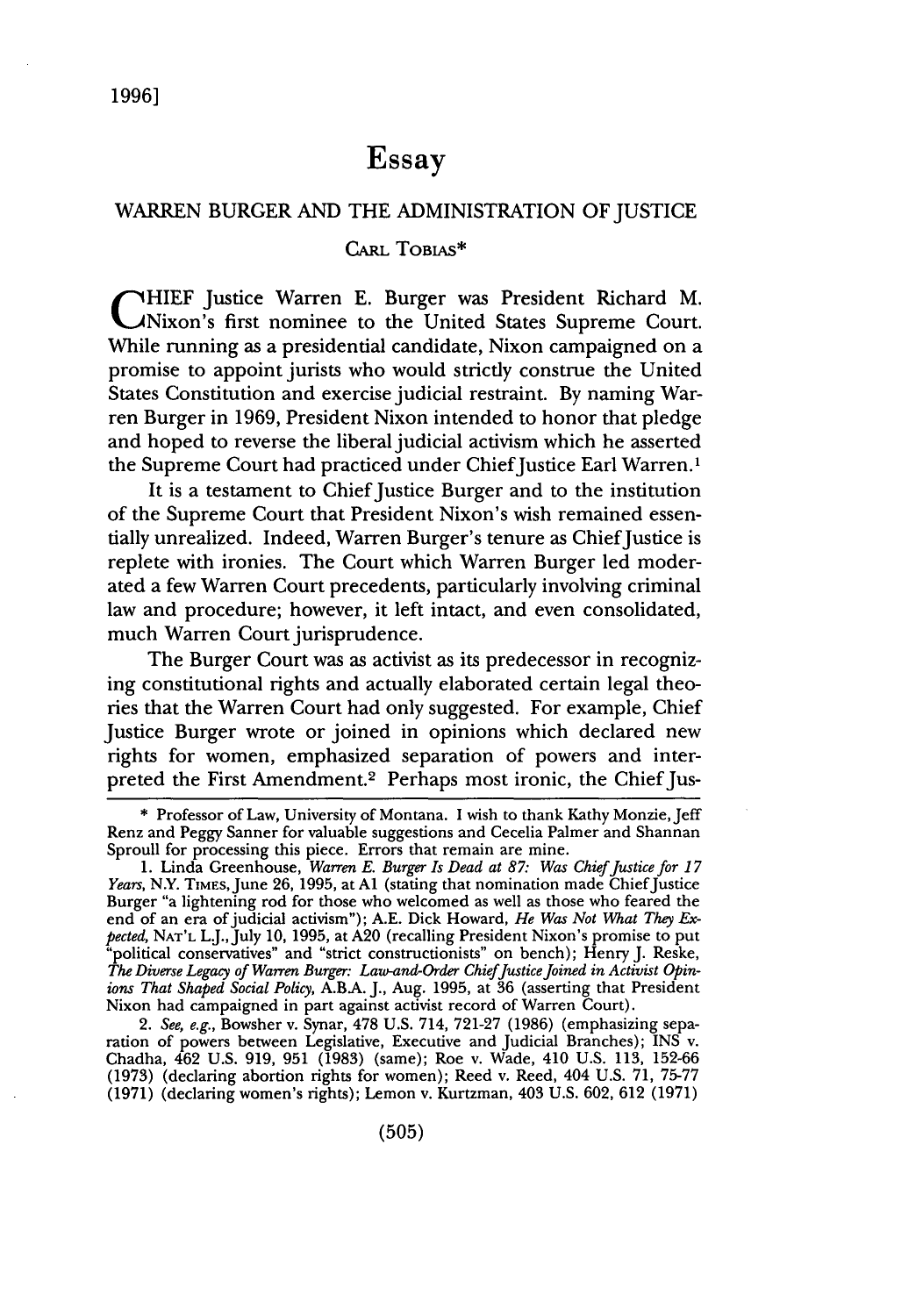tice, whom President Nixon appointed in the name of law-andorder, authored the decision that required President Nixon to divulge the taped White House conversations that ultimately lead to his resignation.<sup>3</sup>

These and other actions of Warren Burger exasperated individuals who supported his appointment and pleased those who opposed it, even as additional activities of the Chief Justice infuriated both his proponents and detractors. In the final analysis, Warren Burger may have fully satisfied no one, except himself. Soon after Warren Burger's 1986 retirement, he characteristically reflected: "It's always been somewhat comforting to know ... that I have been castigated by so-called liberals for being too conservative and castigated by so-called conservatives for being too liberal. Pretty safe position to be in."4 Numerous legal scholars, historians, political scientists and pundits have thoroughly evaluated these important aspects of the Chief Justice's work.5

I want to emphasize another dimension of Warren Burger's career as Chief Justice which is equally ironic and at least as signifi-

3. *See* United States v. Nixon, 418 U.S. 683, 713 (1974) (ordering President Nixon to divulge material based on principle that President's generalized interest in confidentiality must yield to specific need for evidence in pending criminal trial). *See generally* Joan Biskupic, *Ex-Chief Justice Warren Burger Dead at Age 87; Court Helped Define Major Social Changes,* WASH. PosT, June 26, 1995, at Al (reporting *Nixon* decision "was arguably the Burger [C]ourt's most dramatic moment"); Reske, *supra* note l, at 36 (stating President Nixon appointed Burger as law-andorder Justice).

4. Biskupic, *supra* note 3, at Al. *See generally* Daniel A. Farber, *Two Cheers Far Warren Burger,* 4 CONST. COMM. 1, 1 (1987) (describing response to Chief Justice Burger's judicial opinions as unenthusiastic); Stuart Taylor, Jr., *Lessons Learned From Warren Burger,* CONN. L. TRIB.,July 10, 1995, at 27 (stating "conservative true believers come to think of Burger as an undependable compromiser more attuned to conventional wisdom and public opinion than to conservative principle").

5. *See, e.g.,* THE BURGER COURT: THE CouNTER-REvoLUTION THAT WASN'T, *supra* note 2, at xii (presenting series of commentaries by 12 close students of Burger Court's work); THE BURGER YEARS, *supra* note 2, at vii (compiling analyses by scholars and experts of Burger Court's rulings from both practical and theoretical perspectives); Albert W. Alschuler, *Failed Pragmatism: Reflections on the Burger Court*, 100 HARV. L. REv. 1436, 1437-41 (1987) (detailing Burger Court's "inconstant performance" and its "reluctance or inability to chart a clear course"); Abram Chayes, *The Supreme Courl 1981 Term-Foreword: Public Law Litigation and the Burger Courl,*  96 HARV. L. REv. 4, 7-8 (1982) (describing Burger Court's decisions as "something less than hospitable" to procedures and elements of public law litigation).

<sup>(</sup>interpreting First Amendment); *see also* Swann v. Charlotte-Mecklenburg Bd. of Educ., 402 U.S. l, 29-31 (1971) (holding busing is legitimate means of achieving desegregation). *See generally* THE BURGER COURT: THE COUNTER-REVOLUTION THAT WASN'T at vii (Vincent A. Blasi ed., 1983) (arguing that Burger Court enlarged reach of earlier decisions of Warren Court on racial equality and First Amendment); THE BURGER YEARS at vii (Herman Schwartz ed., 1987) (considering legal impact of Burger Court decisions on "blacks, women, the press, criminal defendants, labor unions, and others").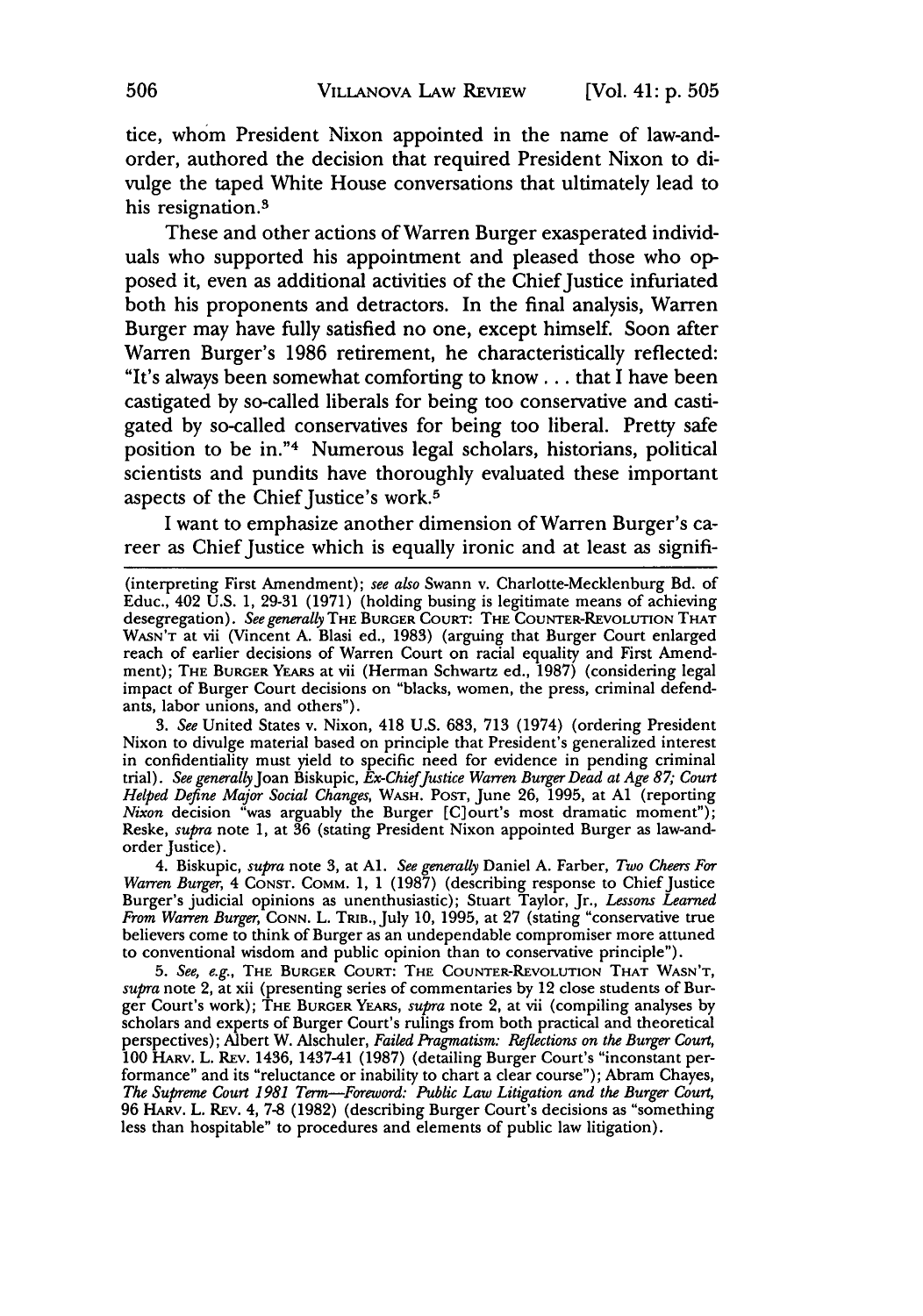cant. This feature is Warren Burger's enormous contribution to improving the administration of justice in the United States. The Chief Justice won justly-deserved credit, realized some of his greatest successes, and probably left the most lasting legacy in this unglamorous, thankless, and yet critical, area.

Warren Burger was fond of observing that he took seriously the title of Chief Justice of the United States, not merely the Supreme Court, and considered himself the steward of the whole judicial system, state and federal.<sup>6</sup> It is quite ironic that the jurist whom Richard Nixon hoped would end an era of judicial activism employed judicial activism in the service of the administration of justice.

The plethora of institutions dedicated to enhancing the administration of justice established during Warren Burger's tenure testifies to his leadership. These entities include the Institute for Court Management, the National Institute of Corrections, the National College of the Judiciary, the National Center for State Courts, the State Justice Institute, the American Inns of Court and the Supreme Court Historical Society. 7

Warren Burger also staunchly supported and actively participated in the work of similar organizations, such as the Judicial Conference of the United States, the Federal Judicial Center (FJC) and the Administrative Office of the United States Courts (AO), which

7. *See* Warren Cikins, *Unexpected Enlightenment: Warren Burger's Law-and-Order*  Legacy Includes a Lesser Known Commitment to Prison Reform, THE RECORDER, July 11, 1995, at 8 (attributing establishment of National Institute of Corrections, National College of the Judiciary, and State Justice Institute to Chief Justice Burger); William H. Rehnquist, *A Tribute to Chief Justice Warren E. Burger,* 100 HARv. L. REv. 969, 970 (1987) (stating that existence of aforementioned judicial entities is "testimony to Warren Burger's constant concern for health and welfare of state courts"); Reske, *supra* note 1, at 37 (recognizing Chief Justice Burger's influence in creating Institute for Court Management, National Center for State Courts, American Inns of Courts and Supreme Court Historical Society); *Warren Burger Leaves Imprint on*  the Judiciary, 27 THE THIRD BRANCH (Fed. Judicial Ctr., Wash., D.C.), July 1995, at 1, 4 [hereinafter *Imprint]* (crediting Chief Justice Burger with creating number of entities dedicated to improvement of justice). *See generally* Mark W. Cannon, *Inno-* vation in the Administration of Justice, 1969-1981: An Overview, in THE POLITICS OF JumcIAL REFORM 35, 39-42 (Philip L. Dubois ed., 1982) (chronicling Chief Justice Burger's early efforts to facilitate judicial reform).

<sup>6.</sup> Greenhouse, *supra* note 1, at Al; *see* Dennis J. Hutchinson, *A Transitional Chief justice With a Contradictory Record,* NAT'L LJ.,July 10, 1995, at A20 (describing Chief Justice Burger as "the transitional figure between the presiding justice of old and the modern judicial administrator"); Thomas]. Moyer, *Federalism's Champion,*  NAT'L L.J., July 17, 1995, at A22 (remembering Justice Burger as Chief Justice who made great contributions to state court system); *Retired Chief Justice Warren Burger Reflects on Developments in the Judiciary During His Tenure, 20 THE THIRD BRANCH* (Fed.Judicial Ctr., Wash., D.C.), Sept. 1988, at l, 5-7 [hereinafter *Reflections]* (discussing Chief Justice Burger's involvement with administrative aspect of judicial system).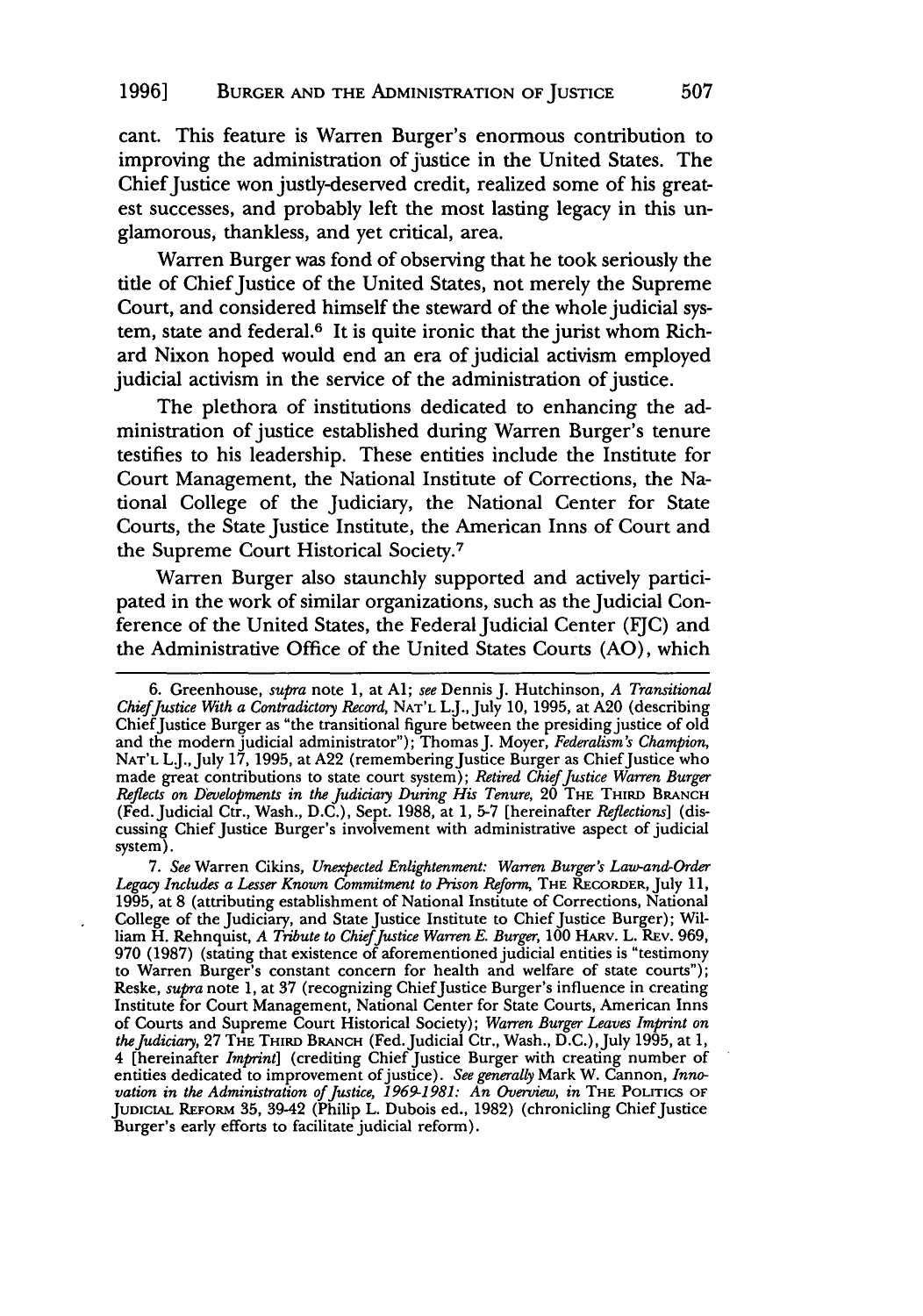already existed when he became Chief Justice. Warren Burger presided over thirty-four meetings of the Judicial Conference of the United States, the principal policymaking arm of the federal courts.8 He correspondingly assumed major responsibility for converting the nascent, rather obscure Federal Judicial Center, whose board the Chief Justice chairs by statute, into an influential entity for research and writing on the Third Branch.9

Warren Burger's perceptive appreciation of the need to encourage, increase and institutionalize dialogue between federal and state judges concomitantly led him to promote the creation of State-Federal Judicial Councils.<sup>10</sup> Practically every one of the above organizations was established to improve the performance of all individuals-including judicial officers, as well as clerks of court, probation officials and marshals-who deliver federal and state civil and criminal justice.<sup>11</sup>

9. *See28* U.S.C. § 62l(a)(l) (1994) ("[T]he Chief Justice of the United States ... shall be the permanent Chairman of the Board"); Greenhouse, *supra* note 1, at Al (stating that Chief Justice Burger contributed much effort to organizations whose purpose was to improve judicial process); *see also Imprint, supra* note 7, at 4 (suggesting Chief Justice Burger was strong supporter of Administrative Office of the United States (AO)). *See generally* William W Schwarzer, *The Federal judicial Center and the Administration of justice in the Federal Courts,* 28 U.C. DAVIS L. REv. 1129, 1130 (1995) (stating that Federal Judicial Center has greatly contributed to improved judicial administration); Russell R. Wheeler, *Empirical Research and the Politics of Judicial Administration: Creating the Federal Judicial Center, LAW & CONTEMP.* PROSS., Summer 1988, at 31 (discussing evolution of judicial administration).

10. *See* Warren E. Burger, The Annual Report on the State of Justice, Address Before ABA, St. Louis, Mo. (Aug. 10, 1970), *in* WARREN E. BURGER, DELIVERY OF JUSTICE 44 (1990) (urging creation of State-Federal Judicial Council to maintain "continuing communication on all joint problems"); *Imprint, supra* note 7, at 4 (recalling Justice Burger's commitment to strengthen relationship between state and federal judges). For a further discussion of State-Federal Judicial Councils, see *Reflections, supra* note 6, at 5. For a general discussion of state and federal judicial relationships, see generally *National Conference on State-Federal judicial Relationships,*  78 VA. L. REv. 1655, 1655 (1992) (reproducing papers and commentary from National Conference on State-Federal Judicial Relationships held in April 1992); Moyer, *supra* note 6, at A22 (stating that Chief Justice Burger "did more to elevate the status of the state courts in our system of federalism than did anyone before him").

11. *See Imprint, supra* note 7, at 1, 4 (remarking that Chief Justice Burger's impact was felt by courts at all levels); Greenhouse, *supra* note 1, at Al ("[Chief Justice Burger] believed that judges could be helped to be more efficient if profes-

<sup>8.</sup> *See* 28 U.S.C. § 331 (1994) (explaining Judicial Conference of the United States and Chief Justice's leading role); *Imprint, supra* note 7, at 4 (stating that Judicial Conference adopted resolution to formally honor Chief Justice Burger). For a further discussion of the Judicial Conference resolution, see *infra* note 52 and accompanying text. For a further discussion of the Judicial Conference, see generally RussELL R. WHEELER & GoRDoN BERMANT, FEDERAL CouRT GoVERNANCE: WHY CONGRESS SHOULD-AND WHY CONGRESS SHOULD NOT-CREATE A FULL-TIME EXECUTIVE JUDGE, ABOLISH THE JUDICIAL CONFERENCE, AND REMOVE CIRCUIT JUDGES FROM DISTRICT COURT GOVERNANCE 13-15 (1994).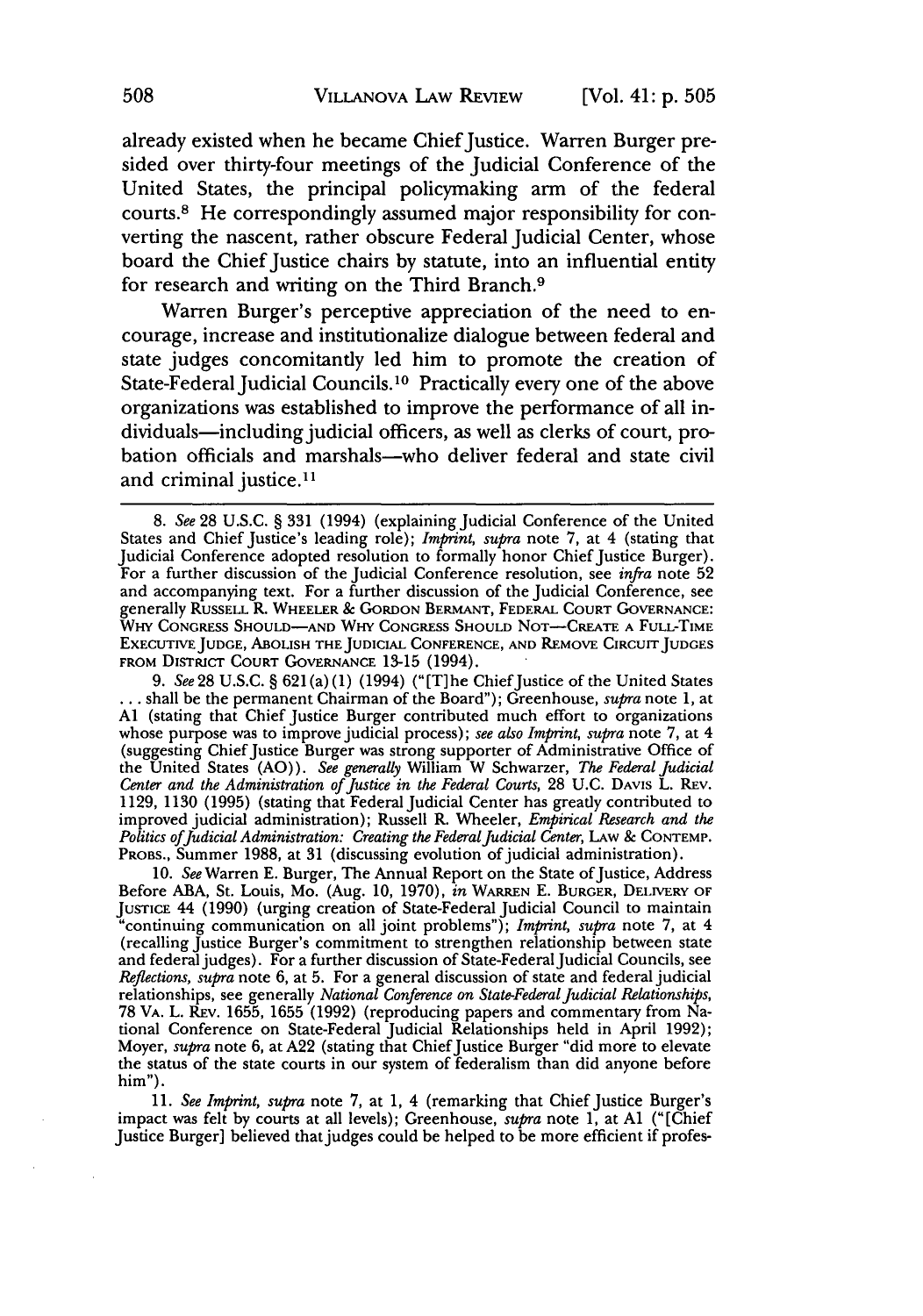The creation of the many entities that I have examined and the legislative receptivity to numerous additional initiatives that the Chief Justice supported, attest to his facility in working with Congress. For instance, Warren Burger was an avid proponent of court administrators, and he successfully advocated for the establishment of the office of circuit executive. 12 Moreover, when the Chief Justice perceived that district courts were encountering growing docket pressures, he convinced Senators and Representatives to expand the jurisdiction of magistrate judges. 13 Warren Burger correspondingly persuaded Congress to create the United States Court of Appeals for the Federal Circuit to capitalize on the efficiencies that specialized courts can yield and to reduce somewhat the workloads of judges on the regional appellate courts.<sup>14</sup>

The Chief Justice also convinced Senators and Representatives that they must devote additional resources to the Third Branch. For example, between the time of his 1969 appointment and 1980, Congress doubled the number of active federal judges and appropriated a five-fold increase in the federal courts' budget. 15 Warren

13. *See* Act of Oct. 21, 1976, Pub. L. 94-577, 90 Stat. 2729 (codified as amended at 28 U.S.C. § 636(b) (1994)) (stating purpose is to "improve judicial machinery by further defining the jurisdiction of United States magistrates"); *see also* James A. Gazell, *Chief Justice Burger's Quest for Judicial Administrative Efficiency,*  1977 DET. C.L. REv. 456, 465 (detailing rising caseloads and Chief Justice Burger's efforts to treat them at all levels of federal court system). For a further discussion of federal magistrates, see generally CARROLL SERON, THE ROLES OF MAGISTRATES IN FEDERAL DISTRICT COURTS (1983).

14. *See* Act of Apr. 2, 1982, Pub. L. No. 97-164, 96 Stat. 25 (codified as amended at 28 U.S.C. § 41 (1994)) (establishing United States Court of Appeals for the Federal Circuit). *See generally* Rochelle C. Dreyfuss, *The Federal Circuit: A Case Study in Specialized Courts*, 64 N.Y.U. L. REV. 1 (1989) (arguing that Court of Appeals for Federal Circuit has been unable to attain fully efficient objectives that specialization can accomplish); *United States Court of Appeals for the Federal Circuit Tenth Anniversary Commemorative Issue,* 41 AM. U. L. REv. 559-1074 (1992). For a further discussion of Chief Justice Burger's efforts to reduce workload on federal circuit courts, see *infra* notes 27-31, 44-45 and accompanying text.

15. *See* Warren E. Burger, *How Can We Cope? The Constitution After 200 Years,*  65 A.BAJ. 203, 206 (1979) (asserting that judiciary doubled in size); *see also* Act of Oct. 20, 1978, Pub. L. No. 95-486, § l(a), 92 Stat. 1629 (authorizing additional

sional management techniques were imported to the courts, from clerk's offices to judges' chambers.").

<sup>12.</sup> *See* Act of Jan. 5, 1971, Pub. L. No. 91-647, 84 Stat. 1907 (codified as amended at 28 U.S.C. § 332(f) (1994)) (providing for appointment of circuit executive for each judicial circuit); Rehnquist, *supra* note 7, at 970 (referring to Justice Burger as one of "principal architects of the idea of circuit executives"). *See generally* BURGER, DELIVERY OF JUSTICE, *supra* note 10, at 32-35 (reproducing speech titled "Court Administrators: Where Would We Find Them?," ABA, Dallas, Tex., Aug. 12, 1969). For a further discussion of circuit executives, see JOHN T. McDER-MOTT & STEVEN FLANDERS, THE IMPACT OF THE CIRCUIT EXECUTIVE ACT 7-31 (1979); JOHN W. MACY, JR., THE FIRST DECADE OF THE CIRCUIT EXECUTIVE ACT: AN EVALUA-TION (1985); *Reflections, supra* note 6, at 1, 5.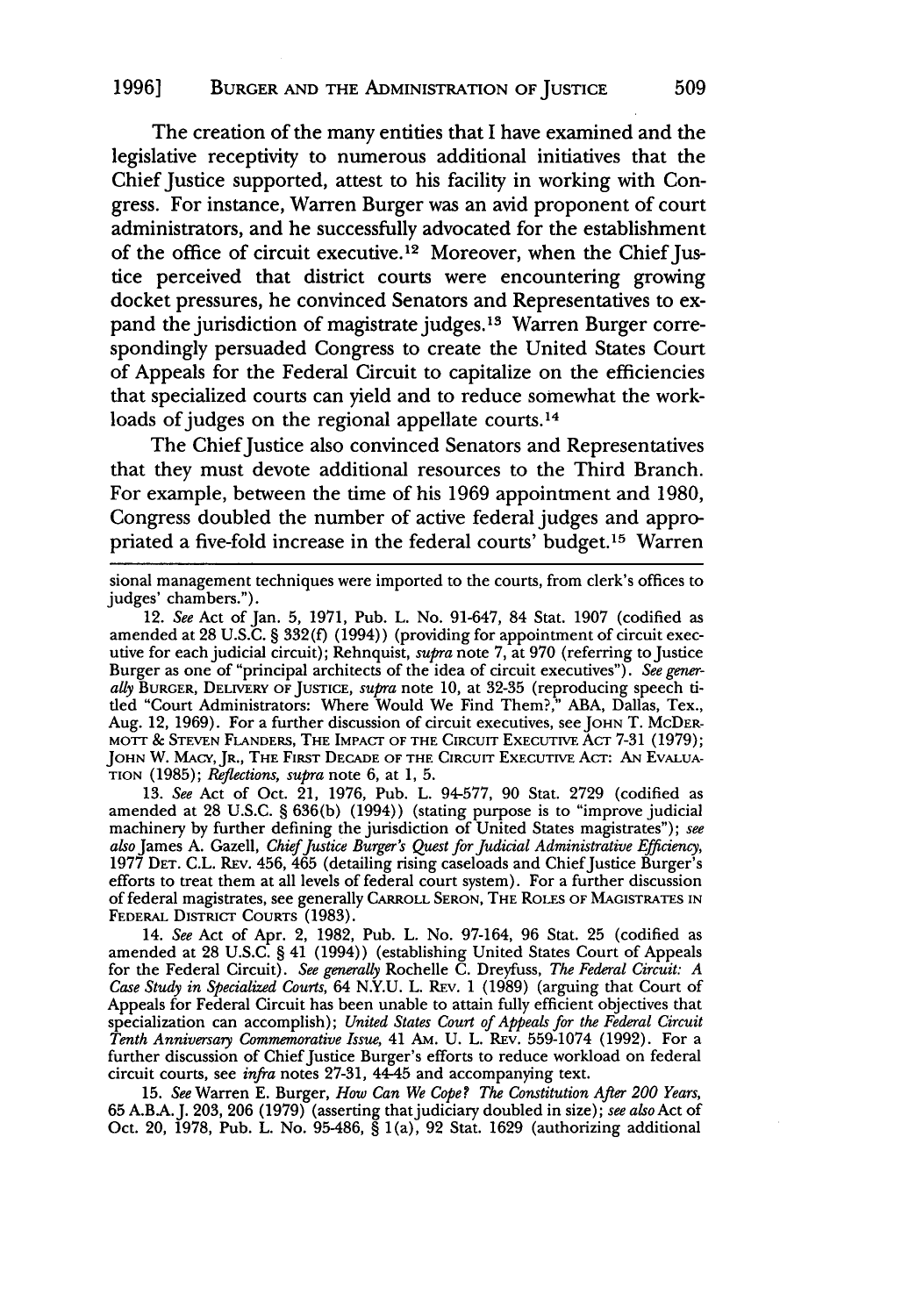Burger persuaded Senators and Representatives as well to authorize the position of Administrative Assistant to the Chief Justice in recognition of the administrative demands that are imposed on the office.<sup>16</sup> Furthermore, Warren Burger supported the establishment of the Judicial Fellows program, which enables scholars to engage in challenging work for a year at the Supreme Court, the FJC or the  $AO.<sup>17</sup>$ 

The Chief Justice, in his role as head of the judiciary, ardently and persistently promoted initiatives that were intended to facilitate effective court management and to foster efficiency. Congress sponsored most of these endeavors, but others proceeded primarily within the Third Branch. For instance, Warren Burger enjoyed substantial success in modernizing courts by advocating the application of technological innovations, such as increased computerization and streamlined docketing. 1s

16. *See* Act of Mar. l, 1972, Pub. L. No. 92-238, § l, 86 Stat. 46 (codified as amended at 28 U.S.C. § 677 (1994)) (authorizing Chief Justice to appoint Administrative Assistant). *See generally* Gazell, *supra* note 13, at 466-67 (listing managerial duties of Administrative Assistant to Chief Justice); Philip B. Kurland, *Mr. Chief Justice Burger on the State of the Judiciary - 1981,* 15 SUFFOLK U. L. REV. 1105, 1109 (1981) (reporting recent creation of office of Administrative Assistant). Warren Burger's concern about ethics led him to support passage of the Judicial Conduct and Disability Act. *See* Act of Oct. 15, 1980, Pub. L. No. 96-458, 94 Stat. 2035 (codified as amended at 28 U.S.C. § 372(c) (1994)) (establishing procedure for processing complaints against federal judges). For additional discussion of Warren Burger's work with Congress, see Cikins, *supra* note 7, at 8; Leon Friedman, *The Community's Protector,* 72 A.B.A.J. 14, 14 (1986); Hutchinson, *supra* note 6, at A20.

17. *See* RUSSELL R. WHEELER & HOWARD R. WHITCOMB, JUDICIAL ADMINISTRA-TION: TEXT AND READINGS at xiv (1977) (stating that idea for book on judicial administration was developed during authors' participation in Judicial Fellows program created by Chief Justice Burger); *Imprint, supra* note 7, at 4 (explaining that Chief Justice Burger supported creation of Judicial Fellows program on recommendation of his assistant, Mark W. Cannon). *See generally* Gazell, *supra* note 13, at 467 (reciting Justice Burger's hope that Judicial Fellows would later make further contributions to development of judicial administration).

18. *See Imprint, supra* note 7, at 1 (relating Chief Justice Burger's efforts to increase court efficiency through improved technology and streamlined docketing); Mark W. Cannon, *Creative Administrator*, NAT'L L.J., July 17, 1995, at A22 (suggesting that Chief Justice Burger contributed more than did any of his predecessors in modernizing administration of justice); Reske, *supra* note l, at 37 (stating that Chief justice Burger modernized not only Supreme Court and federal courts, but state courts as well). *See generally* Cannon, *supra* note 7, at 40-41 (describing Chief Justice Burger's efforts to modernize both federal and state courts). For a further discussion of Chief Justice Burger's efforts to modernize the judiciary, see *Reflections*, *supra* note 6, at 1, 5.

judgeships). *Compare* JUDICIAL CoNF. OF THE UNITED STATES ANN. REP. 82 (1970) (providing \$155,621,000 estimated annual budget figure) *withJumcIAL* CONF. OF THE UNITED STATES ANN. REP. (1980) (providing \$668,000,000 annual budget figure). *See generally* Biskupic, *supra* note 3, at 1 (reporting Chief Justice Burger's efforts to raise judges' pay).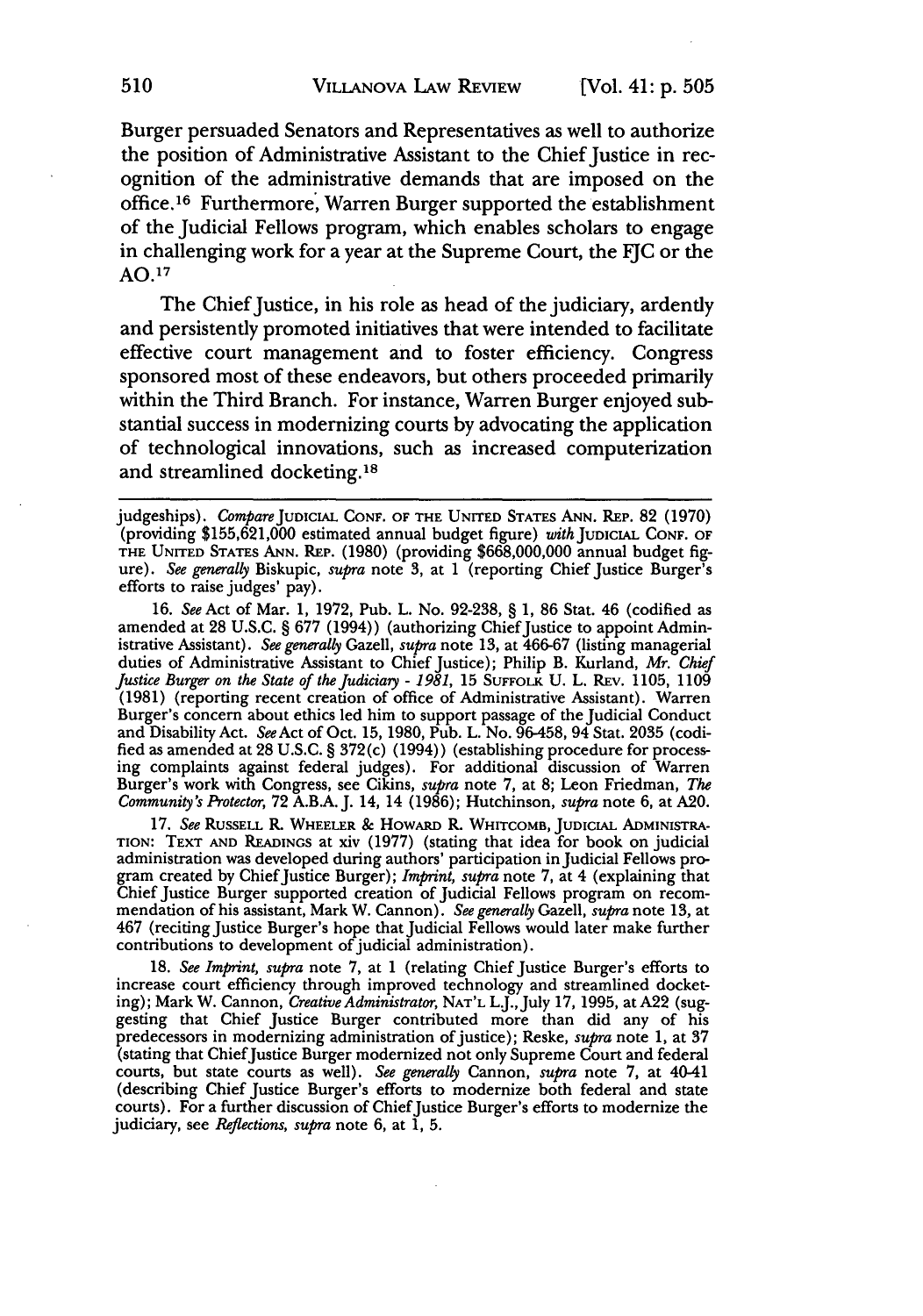Warren Burger's indefatigable efforts to enhance the quality of courts' operations led him to encourage a broad spectrum of studies relating to the courts. One prominent example was the Chief Justice's orchestration of the Pound Conference, a 1976 conclave which intensively evaluated perceived problems of the civil justice system, such as the litigation explosion and abuse of the discovery process. <sup>19</sup>

During the Pound Conference, Chief Justice Burger delivered the keynote address, titled *Agenda for 2000 A.D.-A Need for Systematic Anticipation,20* that typified the topics which the meeting's attendees explored. The Chief Justice's presentation, those of other participants and exchanges during the session addressed the issues that were considered critical to civil dispute resolution at the time and anticipated many questions which have figured prominently in ensuing debate. Several students of federal civil procedure and the federal courts credit this convocation with initiating a constructive national conversation on civil justice that continues unabated.<sup>21</sup>

The Pound Conference may even have represented a watershed for modem federal civil procedure. Since 1938, when the Supreme Court adopted the original Federal Rules of Civil Procedure, the Court and Judicial Conference Committees, which developed recommendations for the Rules' improvement, maintained a national, uniform code of procedure, while judges had flexibly and pragmatically applied the Rules.22 During the mid-1970s, a number

20. *See id.* at 23 (questioning whether judicial system can meet demands of future, as well as exploring possibilities of change).

21. *See* Jeffrey W. Stempel, *New Paradigm, Normal Science, or Crumbling Construct? Trends in Adjudicatory Procedure and Litigation Reform,* 59 BROOK. L. REv. 659, 712 (1993) (suggesting new rules proposed and adopted during past decade reflect efforts of Chief Justice Burger); Stephen N. Subrin, *Teaching Civil Procedure While You Watch It Disintegrate,* 59 BROOK. L. REv. 1155, 1156-59 (1993) (detailing concerns raised at Pound Conference). For a further discussion of examples of the continuing national conversation regarding civil justice, see *infra* notes 37-45 and accompanying text. *See generally* Carl Tobias, *Public Law Litigation and the Fedr*  eral Rules of Civil Procedure, 74 CORNELL L. REV. 270, 288 & n.122 (1989) (discussing differing sides of debate on implications of increase in civil litigation).

22. *See* Stephen N. Subrin, *How Equity Conquered Common Law: The Federal Rules of Civil Procedure in Historical Perspective,* 135<sup>t</sup> U. P.A. L. REV. 909, 910 (1987) (stating that 1938 Federal Rules of Civil Procedure were heralded as phenomenal success and worked effectively for three decades); Carl Tobias, *Improving the 1988 and 1990 Judicial Improvements Acts,* 46 STAN. L. REv. 1589, 1591-93 (1994) (stating that drafters sought to enhance uniformity by requiring that all federal district courts apply same procedures); Jack B. Weinstein, *After Fifty Years of the Federal Rules* 

<sup>19.</sup> *See* THE POUND CONFERENCE: PERSPECTIVES ON JUSTICE IN THE FUTURE 5-6 (A. Leo Levin & Russell Wheeler eds., 1979) (documenting proceedings of National Conference on the Causes of Popular Dissatisfaction with the Administration of Justice, jointly sponsored by Judicial Conference of United States, Conference of Chief Justices and American Bar Association).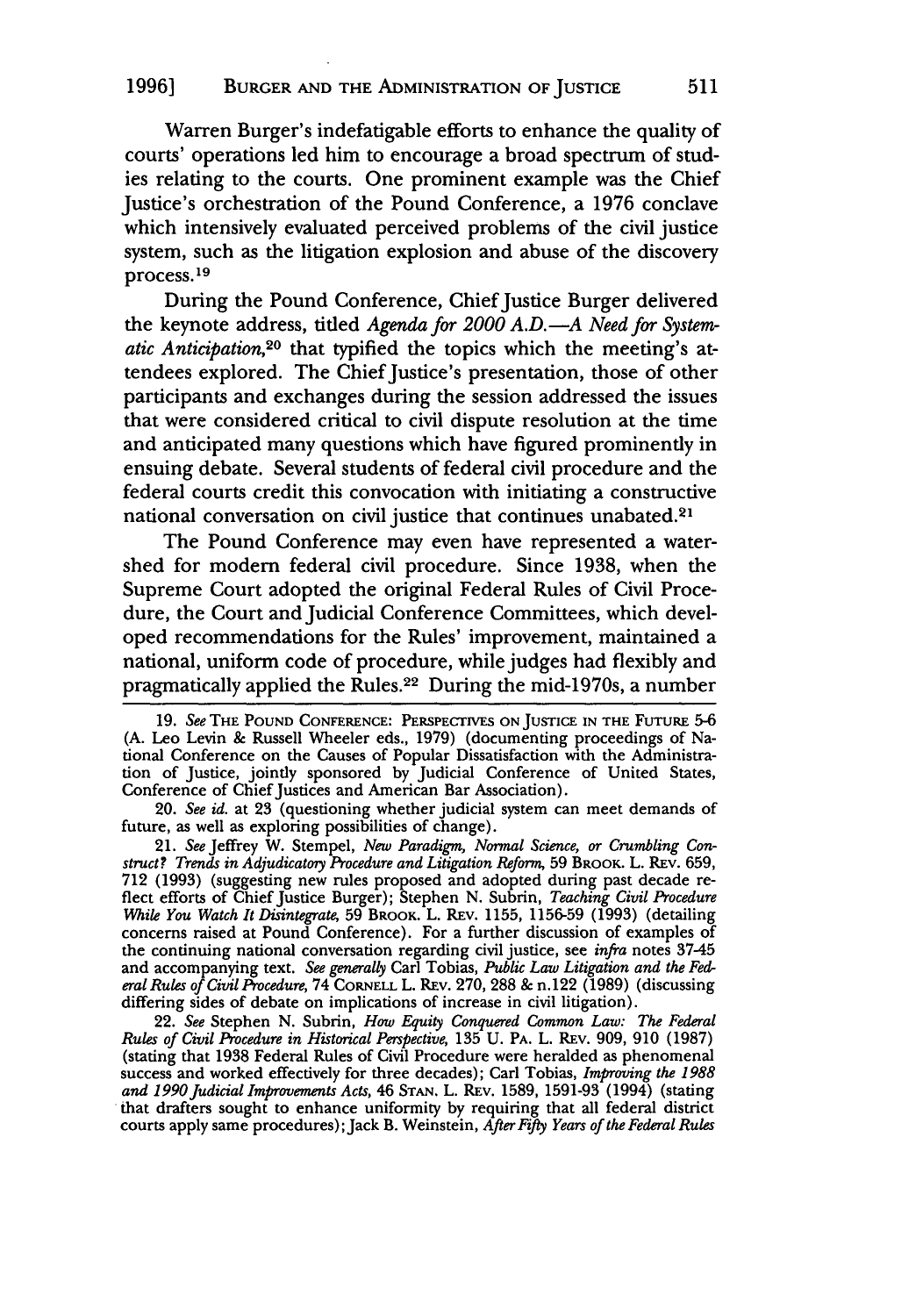of judges and writers began re-evaluating this procedural model, and some observers suggested that it be narrowed.23

Considerable change subsequently materialized and assumed several forms. Particularly important were the rise of managerial judging, whereby district judges exercised greater control over litigation's pretrial phase, and the closely-related phenomenon of proliferating local procedures, many of which conflicted with applicable Federal Rules.24 Equally significant were the Supreme Court's promulgation and judicial enforcement of the 1983 Federal Rules Amendments,25 relating to sanctions, pretrial conferences

*of Civil Procedure: Are the Barriers to Justice Being Raised?,* 137 U. PA. L. REv. 1901, 1906 (1989) (describing authors of Federal Rules as seeking "horizontal national uniformity, broader judicial discretion, and the fusion of law and equity" by promulgating Federal Rules). *See generally* Richard L. Marcus, *Of Babies and Bathwater: The Prospects for Procedural Progress,* 59 BROOK. L. REv. 761, 783 (1993) (describing Rules as "revolutionary" in nature).

23. SeeSubrin, *supra* note 21, at 1158 (describing "sea change" of 1970s when courts started requiring specific pleading for certain types of cases and sought to control and limit discovery). Of course, numerous participants in the Pound Conference suggested that expansive procedure be limited. For a further discussion of the Pound Conference, see *supra* notes 19-21 and accompanying text. *See also*  Amendments to Federal Rules of Civil Procedure, 446 U.S. 995, 998-1000 (1980) (Powell, J., dissenting) (arguing that original discovery rules lead to delay and excessive expense and are in need of reform); Arthur R. Miller, *The Adversary System: Dinosaur or Phoenix,* 69 MINN. L. REv. 1, 8 (1984) ("The liberal and permissive Federal Rules of Civil Procedure ... may be contributing to the protraction of cases in today's era of complex regulation and behemoth disputes.").

24. For analysis of managerial judging, see generally STEVEN FLANDERS, CASE MANAGEMENT AND COURT MANAGEMENT JN UNITED STATES DISTRICT COURTS (1977); Robert F. Peckham, *The Federal judge as a Case Manager: The New Rnk in Guiding a Case from Filing to Disposition,* 69 CAL. L. REv. 770, 770 (1981) (suggesting that more effective use by judges of pretrial management procedures led to rise in judicial efficiency);Judith Resnik, *Managerial judges,* 96 HARV. L. REv. 374, 377 (1982) (observing that, as result of rise in managerial judging, judges play critical role in shaping litigation and influencing results). For analysis of local procedural proliferation, see COMMITTEE ON RULES OF PRACTICE AND PROCEDURE, JUDICIAL CONFERENCE OF THE U.S., REPORT OF THE LOCAL RULES PROJECT: LOCAL RULES ON CIVIL PRACTICE (1989) (examining local rules of various districts); Stephen N. Subrin, *Federal Rules, Local Rules, and State Rules: Uniformity, Divergence and Emerging Procedural Patterns,* 137 U. PA. L. REv. 1999, 2018 (1989) (including as reasons for local rule proliferation: increase in number and complexity of federal cases, explosion in discovery and documentation, and desire by federal judges to manage their dockets and routinize operations); Tobias, *supra* note 22, at 1595-98 (discussing problems associated with local procedural proliferation). 'Judges often pursued managerial judging, especially prior to the 1983 Federal Rules amendments, by issuing local procedures." Tobias, *supra* note 22, at 1595.

25. *See* Amendments to Federal Rules of Civil Procedure, 461 U.S. 1095 (1983) (amending Rules 7, 11, 16, 26, 52, 53, 67, 72, 73, 74, 75 and 76). *See generally* ARTHUR R. MILLER, THE AUGUST 1983 AMENDMENTS TO THE FEDERAL RULES OF CIVIL PROCEDURE: PROMOTING EFFECTIVE CASE MANAGEMENT AND LAWYER RESPONSI-BILITY 10-11 (1984) (attempting to alter pretrial process by increasing lawyer responsibility, improving judicial oversight, changing rules of discovery and imposing sanctions). The 1983 amendments legitimated and codified numerous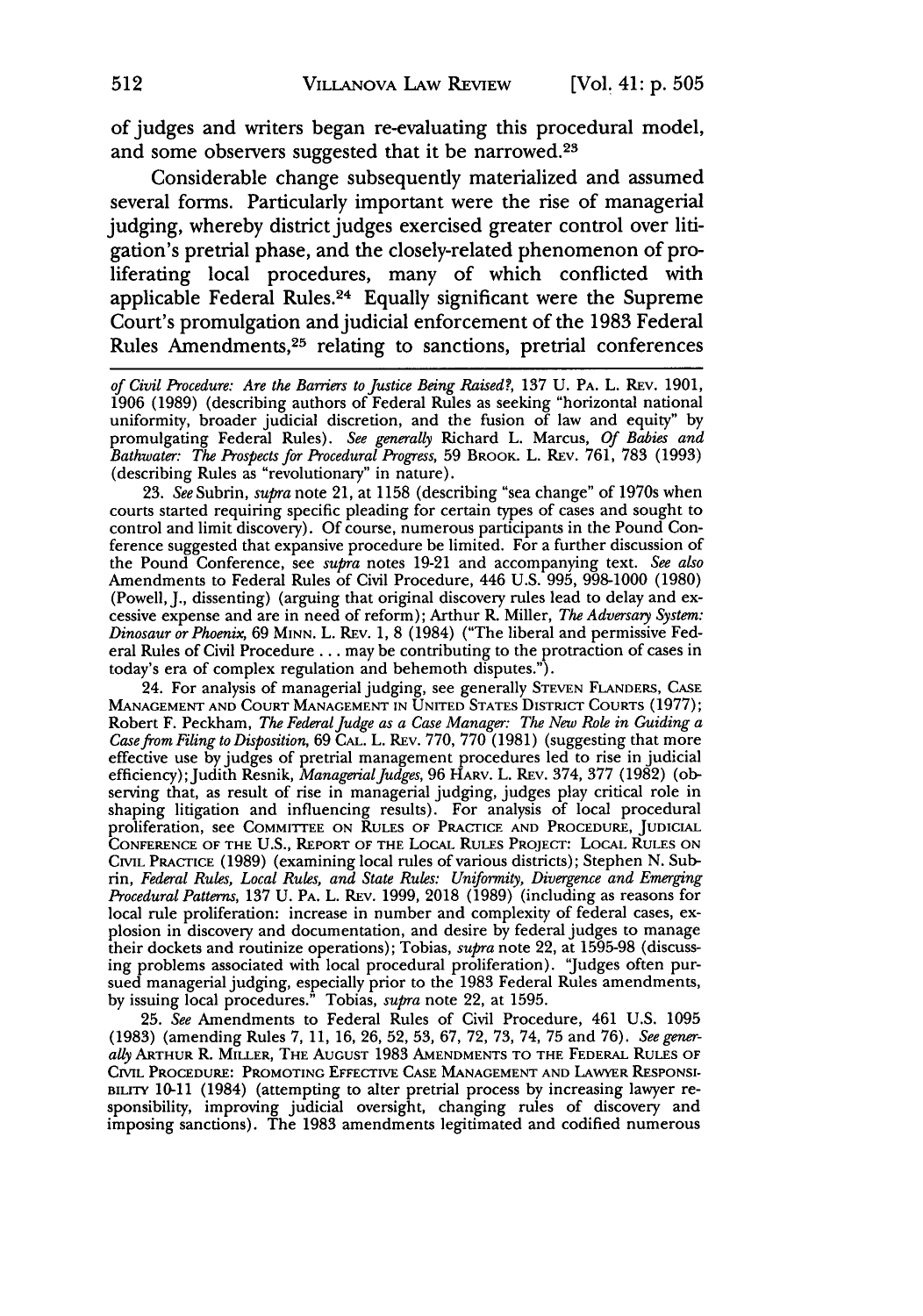and discovery, and the passage and implementation of the Civil Justice Reform Act of 1990 (CJRA).26 In short, issues ventilated during, and at the time of, the Pound Conference struck responsive chords and have continued to resonate.

Warren Burger also played an instrumental role in creating the Commission on Revision of the Federal Court Appellate System, popularly known as the Hruska Commission.27 When the Chief Justice recognized that a "crisis of volume" might threaten justice in the federal circuits, he urged that this entity be established to undertake a comprehensive evaluation of the appeals courts and to propose improvements.2s

Congress implemented the Commission's recommendation that the former Fifth Circuit be divided in 1980,29 while the Com-

27. *See* Commission on Revision of the Federal Court Appellate System, *The Geographical Boundaries of the Several Judicial Circuits: Recommendations for Change, reprinted in* 62 F.R.D. 223, 229 (1973) [hereinafter Hruska Commission] (proposing realignment of Fifth and Ninth Circuits).

28. *See* Act of Oct. 13, 1972, Pub. L. No. 92-489, 86 Stat. 807 (creating Commission on Revision of Federal Court Appellate System); *see also* THOMAS E. BAKER, Rationing Justice on Appeal 31-51 (1994) [hereinafter Baker, Rationing Jus-TICE] (discussing crisis of volume); Thomas E. Baker, *On Redrawing Circuit Boundaries-Why the Proposal to Divide the United States Court of Appeals for the Ninth Circuit is Not Such a Good Idea,* 22 ARiz. ST. LJ. 917, 925 (1990) [hereinafter Baker, *Redrawing Circuit Boundaries]* (examining Commission's creation and suggesting Warren Burger's role in creation). *See generally* Arthur D. Hellman, *Legal Problems of Dividing a State Between Federal Judicial Circuits,* 122 U. Pa. L. Rev. 1188, 1191 (1974) (examining legal consequences of Commission's recommendations).

29. *See* Act of Oct. 14, 1980, Pub. L. No. 96-452, 94 Stat. 1994 (codified as amended at 28 U.S.C. § 41 (1994)) (dividing Fifth Circuit into two separate circuits); *see also* Hruska Commission, *supra* note 27, 62 F.R.D. at 230-34 (arguing for realignment of geographical boundaries of Fifth Circuit which, in 1973, had largest volume of judicial business of any court of appeals). *See generally* H.R. REP. No. 96-1390, at 1 (1980), *reprinted in* 1980 U.S.C.CA.N. 4236, 4236 (enacting legislation dividing Fifth Circuit into two circuits); DEBORAH J. BARROW & THOMAS G. WALKER, A COURT DIVIDED-THE FIFTH CIRCUIT COURT OF APPEALS AND THE POLI-TICS OF JUDICIAL REFORM 1 (1988) (detailing division of Fifth Circuit, composed of

practices that district judges pursued under the rubric of managerial judging. *See*  Tobias, *supra* note 22, at 1594-95 (arguing that amendments compromised idea of uniform national procedure code).

<sup>26.</sup> *See* Civil Justice Reform Act of 1990, Pub. L. No. 101-650, 104 Stat. 5089 (codified as amended at 28 U.S.C. §§ 471-482 (1994)) (identifying, developing and implementing solutions to problems of cost and delay in civil litigation). The Civil Justice Reform Act of 1990 (CJRA) implicitly encouraged all 94 federal districts to experiment with expense and delay reduction procedures which conflicted with applicable Federal Rules. Numerous districts accepted that invitation. *See* Tobias, *supra* note 22, at 1601-04, 1617-27 (discussing implementation of CJRA). For a discussion of the effects of implementing the CJRA, see *infra* notes 39-40 and accompanying text. *See generally* Patrick Johnston, *Civil Justice Reform: Juggling Between*  Politics and Perfection,  $\overline{62}$  FORDHAM L. REV. 833, 833 (1994) (analyzing CJRA and its requirement that every district court direct substantial resources towards reducing expense and delay in courts).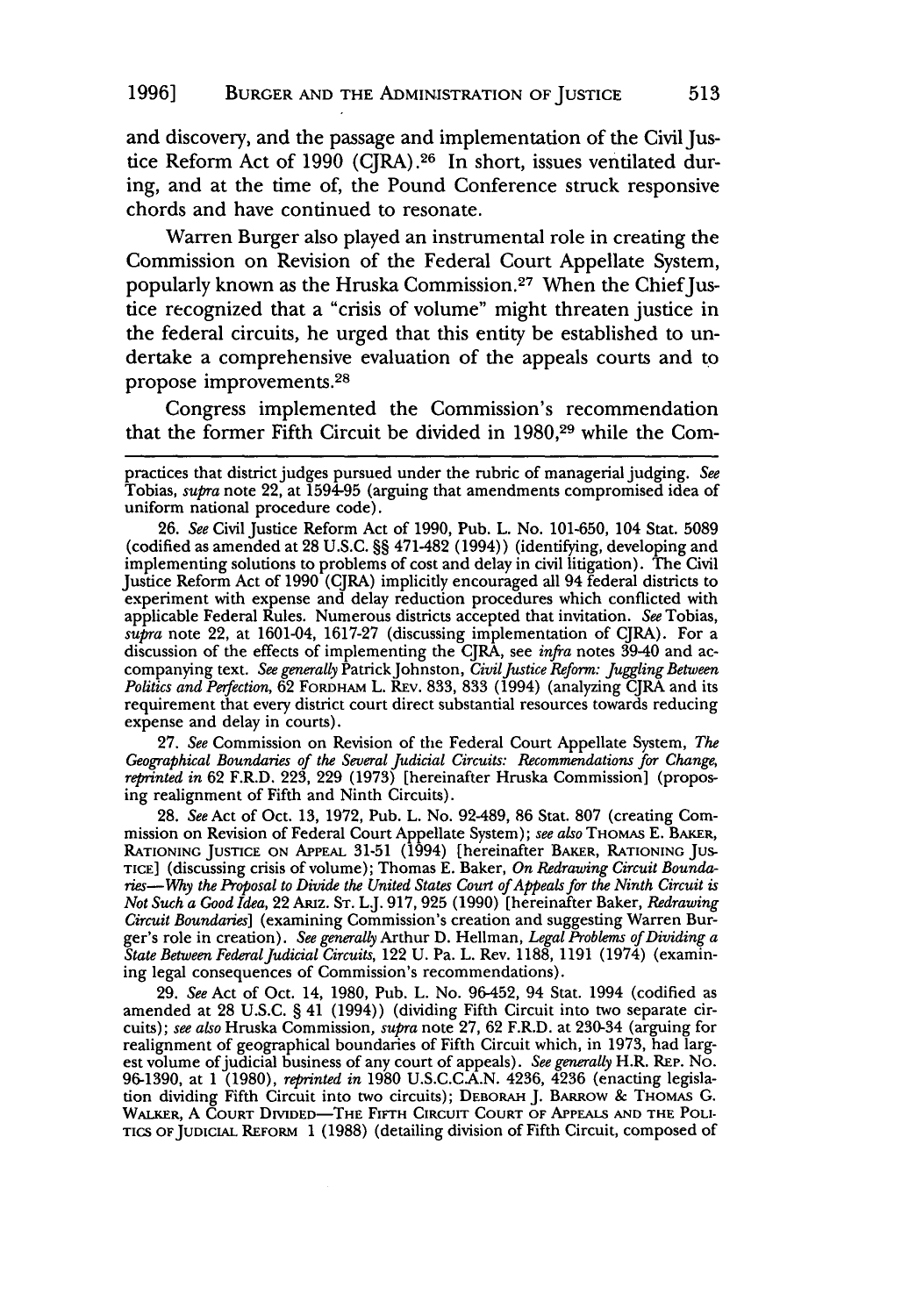mission's suggestion that the Ninth Circuit be split underlies perennial calls for bifurcation, one as recently as May 1995.30 Over the last twenty years, the Commission's efforts have framed much debate regarding the problems which expanding caseloads cause and the best means of treating those dockets.<sup>31</sup>

Warren Burger, in his unremitting pursuit of workable reforms that would facilitate the administration of justice, willingly confronted and even actively engaged controversy. Perhaps the preeminent illustration was his fervent and frequent advocacy of an intermediate appellate court to relieve the Supreme Court's workload.<sup>32</sup> The Chief Justice vigorously and persistently espoused the idea, although Congress never created the tribunal. During 1988, former Chief Justice Burger observed: "Apathy and inertia seem to surround proposals for improving the administration of justice unless there's a driving force behind them."33

31. *See, e.g., Hearing on S. 948 Before the Subcomm. on Courts and Admin. Practice of the Senate Comm. on the judiciary,* lOlst Cong. (1990) (considering revision of title 28 of United States Code to divide Ninth Circuit into two circuits); Baker, *Redrawing Circuit Boundaries, supra* note 28, at 924-28 (same). *See generally* Tobias, *supra*  note 30, at 1357 (same).

32. *See Reflections, supra* note 6, at 7; Warren Weaver, Jr., *Burger Supports Propo*sal for a New National Court of Appeals, N.Y. TIMES, June 4, 1975, at 17 (noting that new court would double number of nationally applicable legal rulings by resolving disputes that Supreme Court lacked time to hear). *See generally* BURGER, *supra* note 10, at 77-83 (reproducing speech titled "The Report of the Freund Study Group on the Caseload of the Supreme Court," American Law Institute, Washington, D.C., May 15, 1973) (blaming population growth, increasing complexity of modern business and government, expansion of legislation protecting consumers and wide range of new legislation for Court's increasing workload); Thomas E. Baker & Douglas D. McFarland, *The Need* for *a New National Court,* 100 HARV. L. REv. 1400, 1410 (1987) (referring to Chief Justice Burger's belief that intermediate appellate court is only solution to Court's excessive workload); Cannon, *supra* note 7, at 41 (arguing that creation of intermediate appellate court would "allow the Supreme Court to focus on the cases most deserving its attention while ensuring national review for other cases warranting it").

33. *Reflections, supra* note 6, at 7. Warren Burger also actively participated in prison reform and supported numerous other initiatives that improved the administration of justice. *See* Cikins, *supra* note 7, at 8 (highlighting Chief Justice Burger's determination to strengthen criminal justice system and ensure punishment of wrongdoers, while also providing offenders opportunity to reform); Friedman,

Texas, Louisiana and Mississippi, and Eleventh Circuit, composed of Florida, Georgia and Alabama).

<sup>30.</sup> *See* Hruska Commission, *supra* note 27, 62 F.R.D. at 234-42 (advocating division of Ninth Circuit which, in 1973, handled more cases than any circuit except "the beleaguered Fifth"); S. 956, 104th Cong. (1995) (establishing commission to study possible effects of Ninth Circuit division); S. 948, lOlst Cong. (1989) (proposing division of Ninth Circuit). For a general discussion of splitting the Ninth Circuit, see RESTRUCTURING JuSTICE: THE INNOVATIONS OF THE NINTH CIRcurr AND THE FuTURE OF THE FEDERAL COURTS (Arthur D. Hellman ed., 1990); Kurland, *supra* note 16, at 1113; Carl Tobias, *The Impoverished Idea of Circuit-Splitting,*  44 EMORY L.J. 1357 (1995).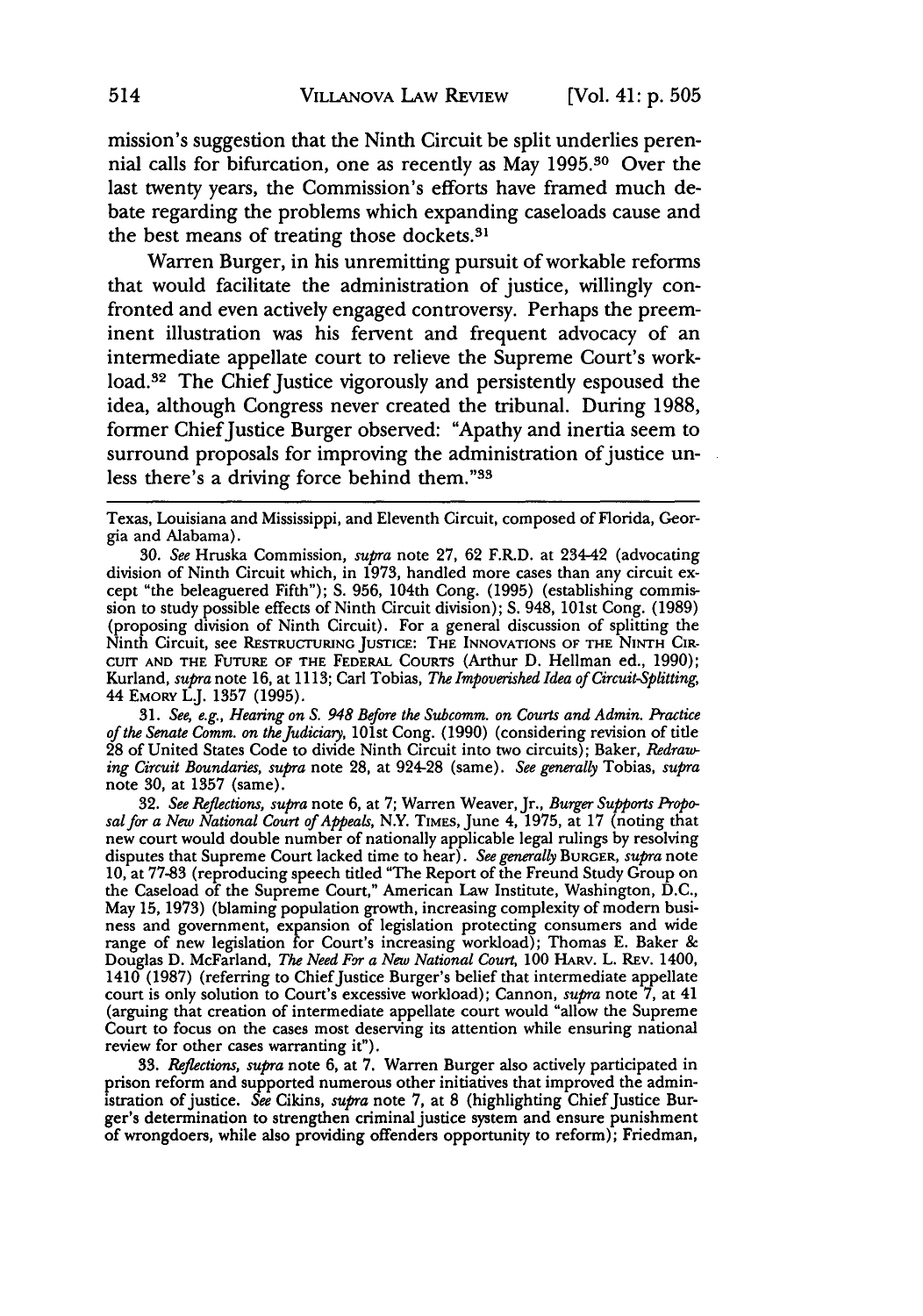#### 1996] BURGER AND THE ADMINISTRATION OF JUSTICE 515

Some observers asserted that Warren Burger's imperious demeanor complicated his efforts to build consensus on the Supreme Court.34 However, the Chief Justice apparently never forgot his Midwestern origins. Warren Burger was one of seven children who secured his first job at the age of ten delivering newspapers. He later attended night classes in undergraduate and law school while selling life insurance during the day.<sup>35</sup> The Chief Justice similarly worked assiduously to guarantee that all of the courts functioned efficiently, thereby enhancing the quality of justice and protecting taxpayers. In 1973, he stated: "By making the judicial system more productive, we are making the federal courts accessible to all Americans at less personal financial expense and less emotional expense-all in addition to saving citizens' taxes."36

The present appears to be an especially troubled time for the increasingly beleaguered federal courts. Many district courts experience greater difficulties in resolving a steadily growing, more complex, civil docket<sup>37</sup> and a substantial, albeit relatively static, criminal caseload, a situation that the 1994 crime legislation promises to exacerbate. 38 Numerous federal judges considered the Civil Justice Reform Act of 1990 to be a congressional attempt at micro-managing the courts' internal operations and, therefore, an unwarranted

*supra* note 16, at 14 (stating that Congress has passed number of needed administrative reforms suggested or endorsed by Chief Justice Burger).

34. See, e.g., Matthew Brelis, Court Improvements, Not Ideology, Called Burger's *Main Legacy,* BosTON GLOBE, June 26, 1995, at l; Hutchison, *supra* note 6, at A20.

35. Hutchinson, *supra* note 6, at A20 (describing Chief Justice Burger as "a rags-to-riches story" who won scholarship to Princeton but stayed home to help family and save money); see also Reske, *supra* note 1, at 37 (detailing Chief Justice Burger's educational and career background).

36. *Imprint, supra* note 7, at 4.

37. See 1994 ANNUAL REPORT OF THE DIRECTOR, JUDICIAL BUSINESS OF THE U.S. COURTS, ADMINISTRATIVE OFFICE OF THE U.S. COURTS, app. 1, at 51-53 (1994) [hereinafter AO ANNUAL REPORT]. *See generally* Judith Resnik, *Failing Faith: Adjudicatury Procedure in Decline,* 53 U. CHI. L. REv. 494, 495 (1986) (recognizing claim that federal courts are in "crisis"); Tobias, *supra* note 30, at 1404 (discussing various proposals to increase in workloads).

38. See AO ANNUAL REPORT, *supra* note 37, app. 1, at 42-44; see also Violent Crime Control and Law Enforcement Act of 1994, Pub. L. No. 103-322, 108 Stat. 1796 (codified at 42 U.S.C. §§ 13701-14223 (1994)) (creating new legislation to combat crime). *But see* Anti-Terrorism and Effective Death Penalty Act of 1996, Pub. L. No. 104-132, llO Stat. 1214 (purportedly stopping abuse of federal collateral remedies by limiting applications for habeas corpus). The second and fourth tenets of the CONTRACT WITH AMERICA promised to expand federal criminal jurisdiction. *See* CONTRACT WITH AMERICA: THE BoLD PLAN BY REP. NEWT GINGRICH, REP. DICK ARMEY AND THE HOUSE REPUBLICANS TO CHANGE THE NATION (Ed Gillespie & Bob Schellhas eds., 1994). *See generally* William P. Marshall, *Federalization: A Critical Overview,* 44 DEPAUL L. REv. 719, 720 (1995) (voicing concerns over recent enactment of federal crime legislation); Tobias, *supra* note 30, at 1404.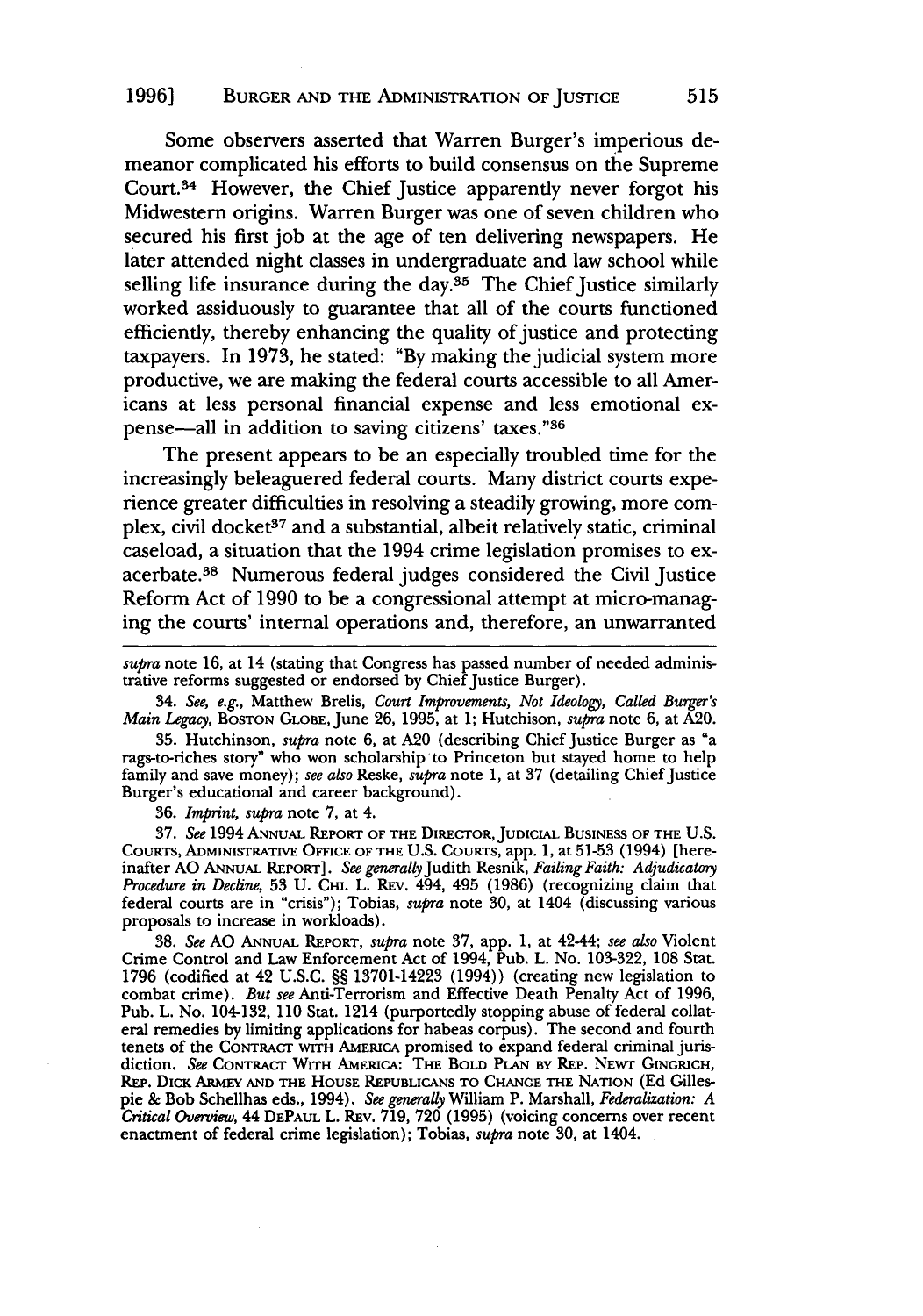intrusion by a coordinate branch of government.<sup>39</sup> The statute's implementation has further fragmented the already balkanized system of federal civil procedure.40

The Supreme Court's 1993 promulgation of an amendment prescribing automatic disclosure, which empowers all ninety-four federal districts to vary or to eschew the revision, has further undermined the national, uniform character of this procedural scheme.<sup>41</sup> The disclosure amendment's adoption has correspondingly eroded the authority and prestige of the national rule revision entities, such as the Judicial Conference Advisory Committee on the Civil Rules, while dealing a deleterious symbolic and actual blow to the national rule amendment process.42 Had Senators and Representa-

40. *See, e.g.,* Lauren Robel, *Fractured Procedure: The Civil justice Re/arm Act of 1990,* 46 STAN. L. REv. 1447, 1447 (1994) (cautioning that goal of uniformity underlying Federal Rules should not be compromised lightly); Carl Tobias, *Civil justice Reform and the Balkanization of Federal Civil Procedure,* 24 ARiz. ST. LJ. 1393, 1393 (1992) (arguing that thirty-four federal courts' implementation of CJRA threatens continued viability of uniform, simple system of procedure). *See generally* Linda S. Mullenix, *The Counter-Reformation in Procedural Justice*, 77 MINN. L. REV. 375, 380-81 (1992) (stating that "[t]he Civil Justice Reform Act is at war with the concept of uniform procedural rules"). For a further discussion of the fragmentation of federal civil procedure, see *supra* note 24 and accompanying text.

41. See, e.g., Lauren K. Robel, *Mandatory Disclosure and Local Abrogation: In* Search of a Theory for Optional Rules, 14 REV. LITIG. 49, 49 (1994) (finding "startling the explicit rejection of the uniformity principle in the text of a civil rule regulating lawyers' work"); Tobias, *supra* note 22, at 1611-17 (noting that "conflicting procedures complicate[] federal civil litigation for lawyers and litigants, especially for goverment and public interest attorneys who litigate in multiple districts, and it tested judges' and practitioners' tolerance for inconsistency"). *See also* FED. R. CIV. P. 26(a) (requiring mandatory disclosure, "[e]xcept, to the extent otherwise stipulated or directed by order or local rule"), *reprinted in* 146 F.R.D. 401, 431-32 (1993). For a discussion of the original Federal Rules of Civil Procedure, see *supra* note 22 and accompanying text. *See generally* Linda S. Mullenix, *Discovery in Disarray: The Pervasive Myth of Pervasive Discovery Abuse and the Consequences for Unfounded Rulemaking,* 46 STAN. L. REv. 1393, 1393 (1994) (concluding that reform of civil discovery has created balkanization and confusion in civil justice system); Carl Tobias, *The Transmittal Letter Translated,* 46 FLA. L. R.Ev. 127, 129 (1994) (describing 1983 revision of Rule 11 as "most controversial revision of the civil rules ever promulgated").

42. *See, e.g.,* Robel, *supra* note 41, at 51, 61 (suggesting Advisory Committee lacks commitment to fundamental aims of procedural system); Carl Tobias, Death Knell for National Rule Revision: Hearings on H.R. 988 (1995) (unpublished manuscript, on file with author). *See generally* Linda S. Mullenix, *Hope Over Experi*ence: Mandatory Informal Discovery and the Politics of Rulemaking, 69 N.C. L. REV. 795, 795 (1991) (suggesting that adoption of disclosure amendment signals decline of

<sup>39.</sup> *See* Tobias, *supra* note 22, at 1601 (detailing controversy surrounding implementation of CJRA). *See generally* Johnston, *supra* note 26, at 843 (stating most significant restriction on judicial discretion is requirement that courts contemplate adoption of judicial management methods set forth in CJRA). *But see* Joseph R. Biden, Jr., *Congress and the Courts: Our Mutual Obligation,* 46 STAN. L. REv. 1285, 1285-87 (1994) (describing crucial role of CJRA in enabling Congress to help control federal caseload).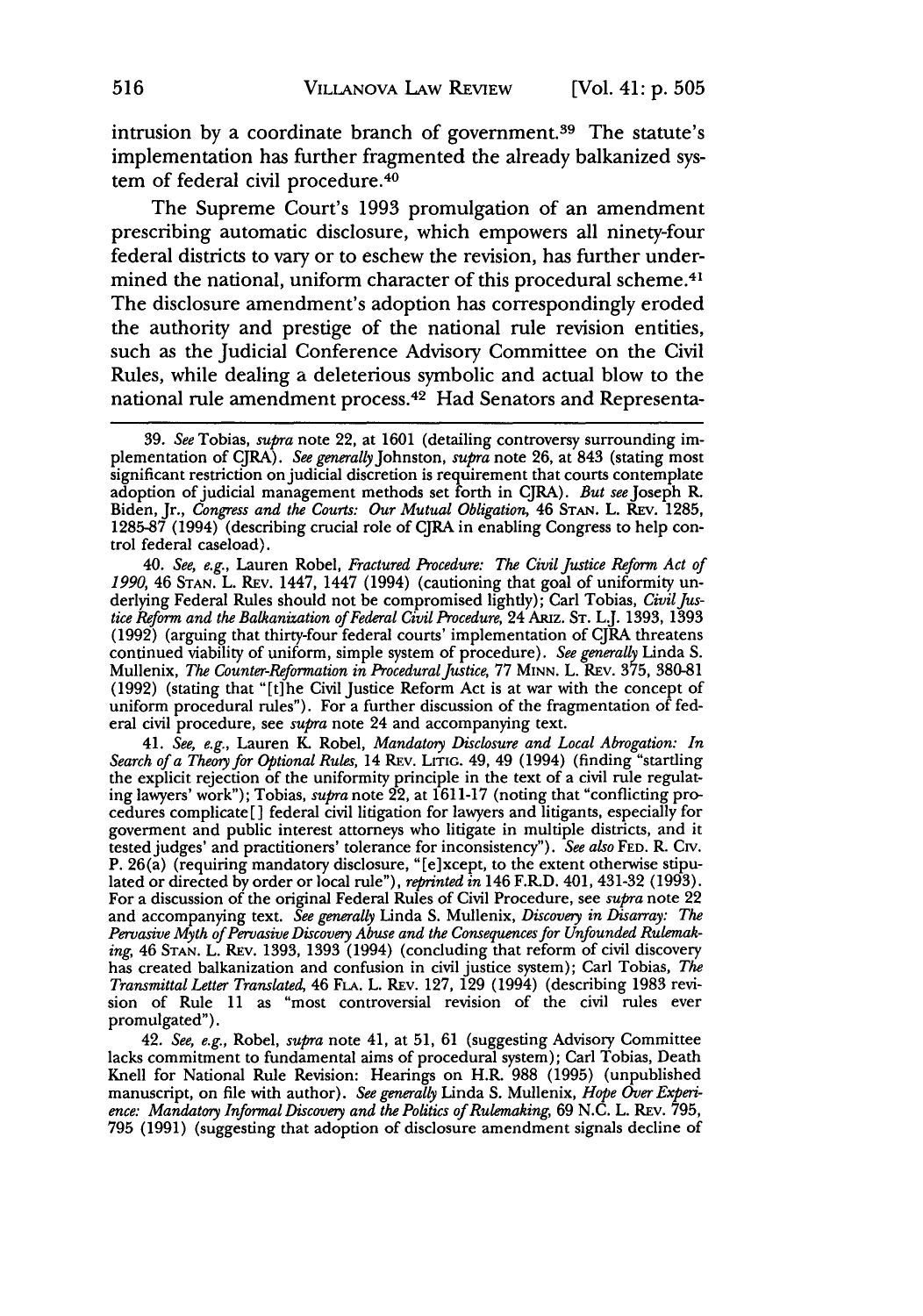#### 1996] BURGER AND THE ADMINISTRATION OF JUSTICE 517

tives passed a legal reform in the *Contract With America* that would have significantly revised Federal Rule of Civil Procedure 11 only two years after the Supreme Court fundamentally amended the provision, Congress would have additionally undercut the power and respect which the rule revisors have traditionally enjoyed and may well have eviscerated the national amendment process.<sup>43</sup>

Burgeoning appellate court dockets impose increasingly onerous duties on circuit court judges, complicating their efforts to decide appeals expeditiously, inexpensively and fairly and compromising the appellate ideal.44 Moreover, federal courts experts have discovered no efficacious means of treating the difficulties that these mounting circuit caseloads create.45

Despite the growing number and severity of problems which the federal courts face, Congress persistently requires that they achieve more with fewer resources.<sup>46</sup> Symptomatic is the continu-

Advisory Committee's role as procedural rule-drafting body); Charles Alan Wright, *Foreword: The Malaise of Federal Rulemaking, 14 REV. LITIG. 1, 8 (1994) (describing* deterioration of national rulemaking process).

43. *See* CONTRACT WITH AMERICA, *supra* note 38; H.R. 988, 104th Cong. ( 1995) (proposing to amend Federal Rule of Civil Procedure 11); Carl Tobias, *Comman Sense and Other Legal Reforms,* 48 VAND. L. REv. 699, 723-24, 734-37 (1995) [hereinafter Tobias, *Comman Sense]* ("Passage of the legislation would ... extend the unwise, disruptive practice of Congressional intervention in the rule revision process."). *See generally* Carl Tobias, *The 1993 Revision of Federal Rule* 11, 70 IND. L.J. 171, 171 (1994) (examining process of revising Federal Rule 11). For a further discussion of the erosion of the Advisory Committee's rulemaking authority, see *supra* note 42 and accompanying text.

44. *See* BAKER, RATIONING JusTICE, *supra* note 28, at 33 (describing sense of crisis in federal appellate courts); *Report of Subcommittee on Administration, Management, and Structure,* 2 FEDERAL COURTS STUDY COMMITTEE 109 (1990) (stating that yearly caseload of average court of appeals judge has nearly tripled in past three decades); *see also* AO ANNUAL REPORT, *supra* note 37, app. 1, at 2 (showing that filings in regional courts of appeals declined slightly in 1994 for first time since 1978). *See generally* Tobias, *supra* note 30, at 1395 (assessing growing caseload in federal courts).

45. *See* BAKER, RATIONING JusTICE, *supra* note 28, at 295-96 (describing inability of Federal Courts Study Committee to proffer meaningful structural reform of appellate court system); Tobias, *supra* note 30, at 1395 (noting "a lack of consensus among federal court experts about precisely what difficulties growing dockets cause"). For a further discussion of the crisis of expanding caseloads, see *supra*  notes 27-31 and accompanying text.

46. This constitutes a constant refrain in the annual end of the year reports on the state of the federal judiciary compiled by Chief Justice William H. Rehnquist. *See, e.g.,* William H. Rehnquist, *1995 Year-End Report on the Federal Judiciary*  (1995) (predicting that fiscal austerity will demand closer attention to how efficiently judicial machinery operates), *reprinted in* 19 AM. J. TRIAL Aovoc. 491, 495- 501 (1996); William H. Rehnquist, *1994 Year-End Report on the Federal Judiciary*  (1994) (recognizing "need to allocate resources rationally in the face of fiscal austerity and rising caseloads"), *reprinted in* 27 THE THIRD BRANCH (Fed.Judicial Ctr., Wash., D.C.),Jan. 1995, at l; *see also President Signs FY 94 Appropriation Bill For Judici*ary, 25 THE THIRD BRANCH (Fed. Judicial Ctr., Wash., D.C.), Nov. 1993, at 1 (stating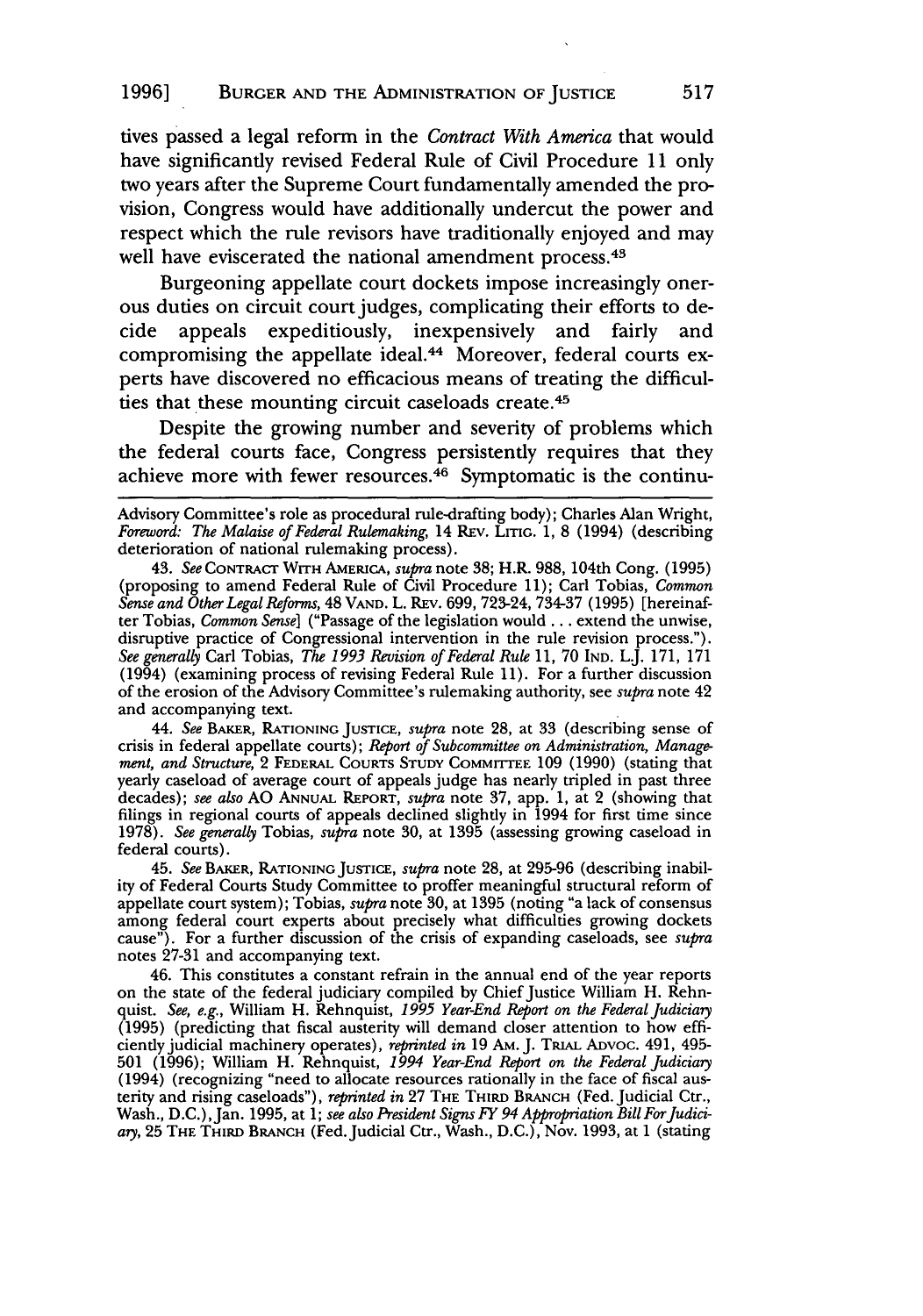ing legislative expansion of civil and criminal jurisdiction without concomitant appropriations to accommodate the increasing, more complex, civil docket and the large, if rather stable, criminal caseload.47

During these difficult times for the federal courts, individuals in the federal government's three branches, who are responsible for the federal civil and criminal systems, should honor Warren Burger by rededicating themselves to improving the administration of justice, an ideal which the Chief Justice so successfully pursued. On a comparatively general, theoretical plane, these public servants might continue applying former Chief Judge Clifford Wallace's insightful suggestion to the polycentric conundrum posed by federal court jurisdiction, expanding appellate dockets, and dwindling resources, including the judiciary's size.48 Judge Wallace recommended that a three-branch convocation be convened to explore "new federal law and its impact on the federal court system."<sup>49</sup> A

that funding level for fiscal year 1994 is more than \$400 million short of amount necessary for full funding of all court programs). *See generally* William H. Rehnquist, *Seen in a Glass Darkly: The Future of the Federal Courts*, 1993 Wis. L. REV. 1, 3 (arguing that resources are inadequate to meet "ever-increasing demands of the criminal justice system and a litigious citizenry"). For a further discussion of the increasing demands placed on the judicial system, see *infra* note 52 and accompanying text.

47. In fairness, certain legal reforms included in the ninth tenet of the CON-TRACT WITH AMERICA are intended to address some problems, such as litigation abuse, which the federal courts confront. *See* CONTRACT WITH AMERICA, *supra* note 38; Private Securities Litigation Reform Act of 1995, Pub. L. No. 104-67, 109 Stat. 737 (purportedly limiting abusive securities litigation); H.R. 988, 104th Cong. (1995) (reforming federal civil justice system). *See generally* Tobias, *Common Sense, supra* note 43, at 701 (arguing that 1994 Common Sense Legal Reforms would impose greater expense and delay in civil litigation). Additionally, implementing these reforms would create other difficulties-inappropriately restricting federal court access, undermining the authority and prestige of the national rule revision entities, and eroding the national amendment process. *Id.* at 723 (predicting that legislation will have devastating impact on national rule revision process). For a further discussion of proposed legislation's effect on the rule amendment process, see *supra* note 43 and accompanying text. Moreover, the second and fourth tenets of the CONTRACT WITH AMERICA promise to expand federal criminal jurisdiction. *See* CONTRACT WITH AMERICA, *supra* note 38, at 9 (proposing anti-crime package). For a further discussion of legislation's potential effect on federal criminal caseload, see *supra* notes 37-38 and accompanying text.

48. *See* Letter fromJ. Clifford Wallace, Chief Judge, U.S. Court of Appeals for the Ninth Circuit, to Chief Justice William H. Rehnquist, Attorney General Janet Reno, then-Senate Judiciary Committee Chair Joseph Biden, and then-House Judiciary Committee Chair Jack Brooks (Mar. 29, 1993) (suggesting three-branch conference to study federalization), *reprinted in* Marshall, *supra* note 38, at 738-45 [hereinafter Wallace Letter]; *see also* Lon L. Fuller, *The Forms. and Limits of Adjudica*tion, 92 HARV. L. REV. 353, 394-404 (1978) (discussing polycentricity).

49. *See* Wallace Letter, *supra* note 48, at 742 (advocating convocation as opportunity to address problem of federal court docket control triggered by unchecked federalization). There have recently been several convocations.